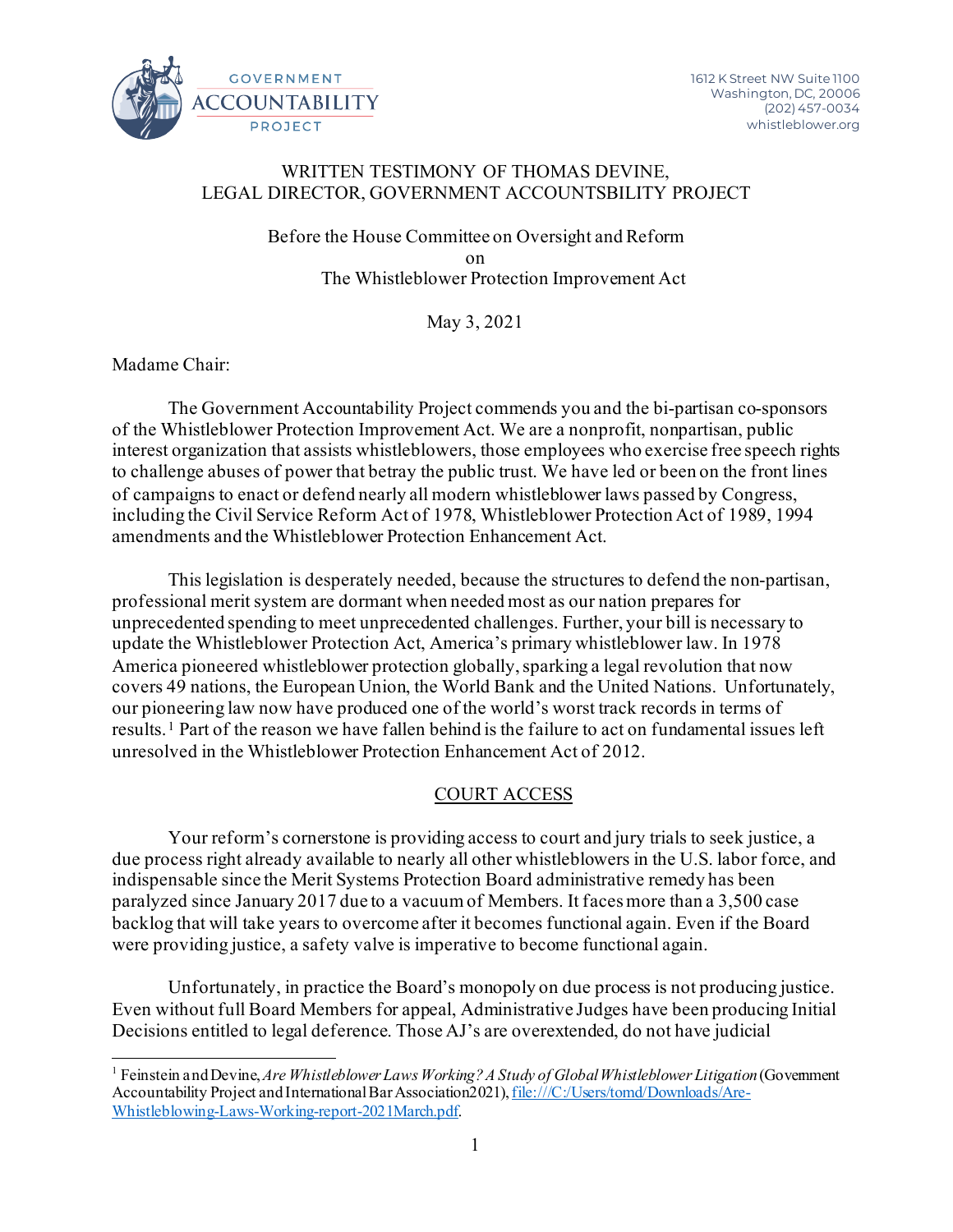

independence and have a track record of hostility to the whistleblower rights over which they preside for the only available day in court.

That track record has been a disaster. Even with active Board review, AJ's consistently have ruled against whistleblowers in 95% of cases. Without Board review, the record is even worse. I studied all 51 Whistleblower Protection Act decisions on the merits this year through April by MSPB Administrative Judges. The track record was 1-51 against whistleblowers.

Hostile judicial activism has been consistent with the Federal Circuit Court of Appeals' arbitrary interpretations and loopholes that convinced Congress in the WPEA to end its appellate monopoly. To illustrate, recent cases have held that violating Center for Disease Control standards for ventilators and Personal Protective Equipment at hospitals was too speculative to qualify for WPA protection as disclosing a substantial and specific threat to public health or safety.

# FULL SCOPE OF REFORM

As discussed below, the legislation will provide comprehensive, global best practices against employment retaliation.

\* Protecting whistleblowers from retaliatory investigations, which can frighten them into silence for years or lead to criminal referral, a protection already available to the rest of the U.S. labor force, including even soldiers.

\* Providing a timely opportunity to obtain temporary relief, which is essential to shrink unnecessary conflict, and for whistleblowers to remain functional long enough to win a decision in proceedings that frequently take 2-5 years to complete, and sometimes over a decade.

\* Strengthening channels to communicate with Congress, necessary to overcome steadily increasing Executive branch barriers that threaten constitutional checks and balances.

\* Detailing standards for protection of whistleblowers' confidentiality, necessary because current vague protections have proven unreliable.

\* Restoring accountability for Offices of Inspector General (OIG's), necessary because a loophole has rendered unenforceable the Office of Special Counsels orders to investigate abuses by OIG's.

\* Closing loopholes that deny WPA coverage for non-career Senior Executive Service, Public Health Service and National Oceanic and Atmospheric Administration employees, necessary because the former are the most significant whistleblowers for Executive branch abuses. and the latter because they are the whistleblowers for accountability in the government's response to two of America's most urgent crises -- the COVID 19 pandemic and climate change.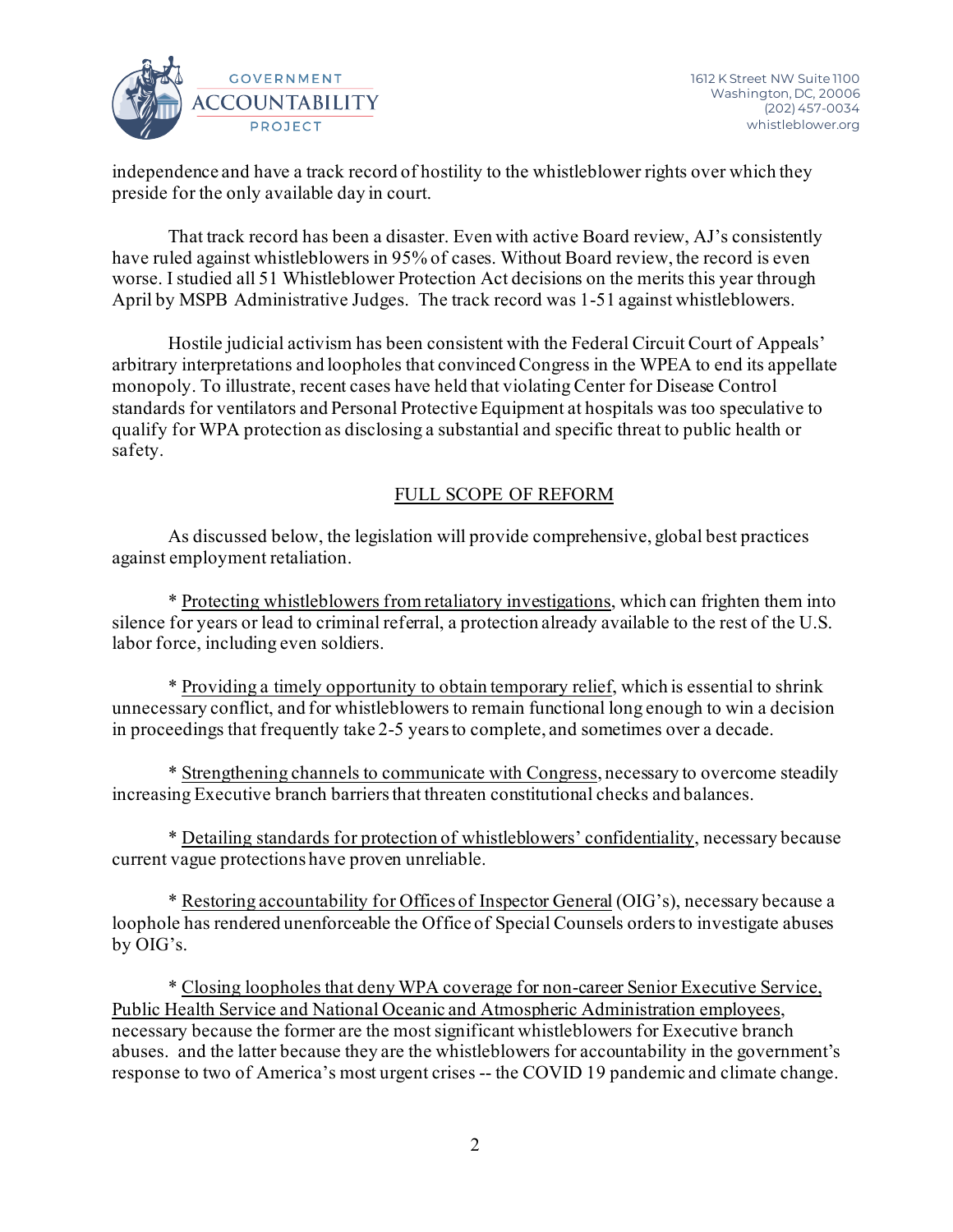

\* Closing loopholes that mean whistleblowers still are not made whole and lose when they "win' their cases, such as lost promotions during periods of illegal termination;

\* Expanding attorney fees to cover court representation, necessary to reinforce the right to counsel when it is needed most.

\* Creating due process rights to challenge violations of the WPA's anti-gag provisions, necessary because that tactic has intensified sharply and prevents disclosures, even more threatening to the merit system than retaliation after making disclosures.

# RECOMMENDATIONS

Several modifications will help the bill to fully achieve its objectives. First, the bill's protection against retaliatory investigations exempts those conducted by an Office of Inspector General. (OIG) Those institutions are among the most frequent abusers of this reprisal tactic. Their investigations regularly lead to criminal referrals outside the scope of the Whistleblower Protection Act, which have a far worse chilling effect than mere personnel actions. The loophole has been unnecessary in analogous whistleblower laws for law enforcement purposes and would be unprecedented, including all corporate statutes and even the Military Whistleblower Protection Act.

If deference to OIG's is unavoidable, the impact on retaliation can be minimized through two adjustments. First, allow whistleblowers to challenge all *referrals* for investigation as retaliatory. This would provide protection when an agency tries to manipulate an OIG that is acting in good faith. OIG investigations opened without a referral could be subject to prior review and certification by the Office of Special Counsel that the investigation does not violate the Whistleblower Protection Act.

A second recommendation is that the WPIA's provisions be retroactive. While normally not the case, with over a 3,500 case backlog at the MSPB, this is essential for whistleblowers whose rights have been dormant for four years, and for the new Board to address an unprecedented backlog.

# **CONCLUSION**

Combined with WPA training of Administrative Judges in the committee's Whistleblower Protection Empowerment Act, this legislation closes the due process loophole that has been the law's Achilles heel. It also will finish what Congress started 42 years ago when it first created whistleblower rights in the Civil Service Reform Act of 1978. Four times Congress has passed those rights in principle but failed to provide legitimate enforcement mechanisms. As a result, they were gutted in practice and Congress had to reenact the same rights.